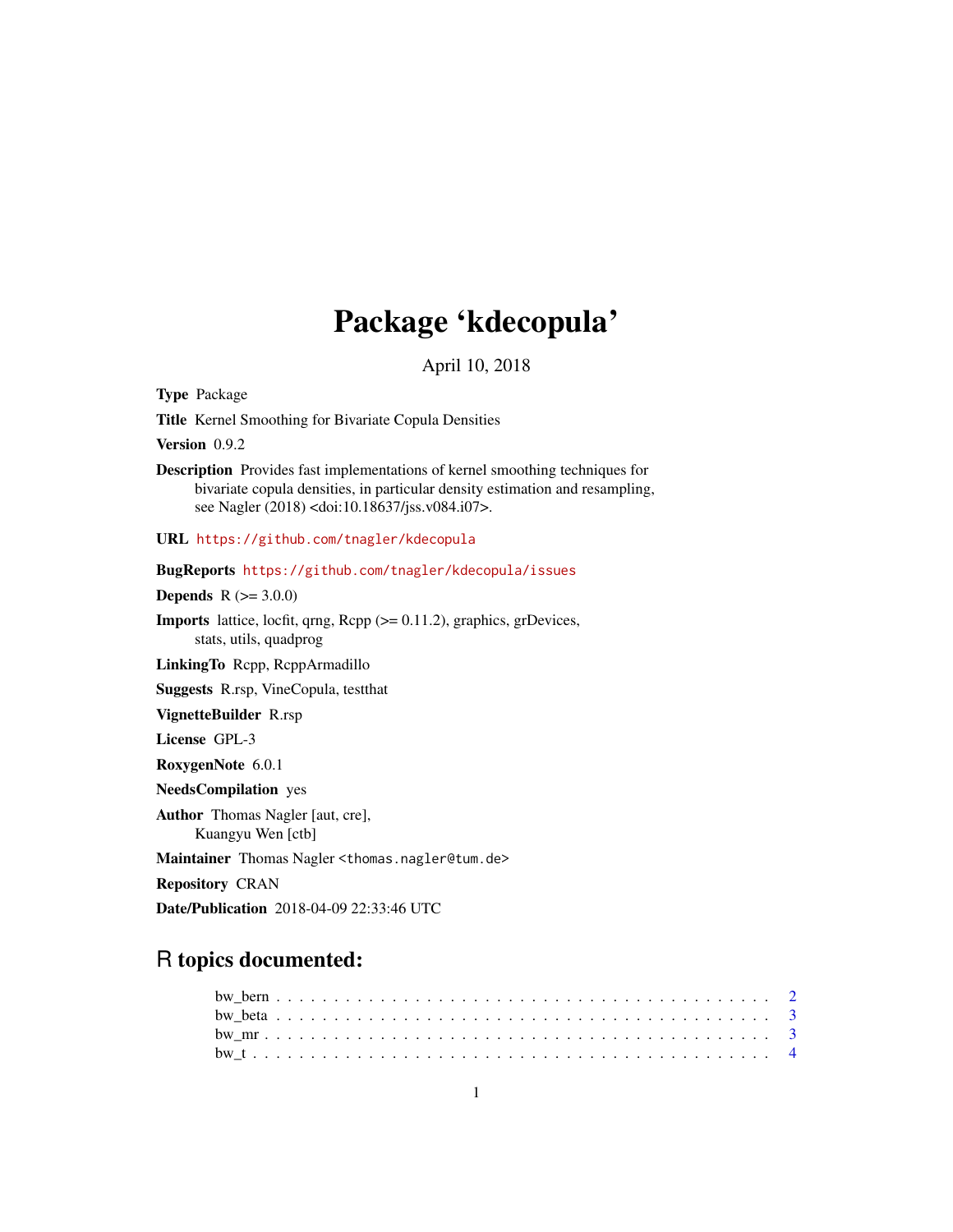#### <span id="page-1-0"></span> $2$  bw\_bern

| Index | 21 |
|-------|----|

<span id="page-1-1"></span>bw\_bern *Bandwidth selection for the Bernstein copula estimator*

# Description

The optimal size of knots is chosen by a rule of thumb adapted from Rose (2015).

# Usage

bw\_bern(udata)

# Arguments

udata data.

# Details

The formula is

 $max(1, round(n^{(1/3)} * exp(abs(rho)^{(1/n)}) * (abs(rho) + 0.1))),$ 

where  $\rho$  is the empirical Spearman's rho of the data.

# Value

optimal order of the Bernstein polynomials.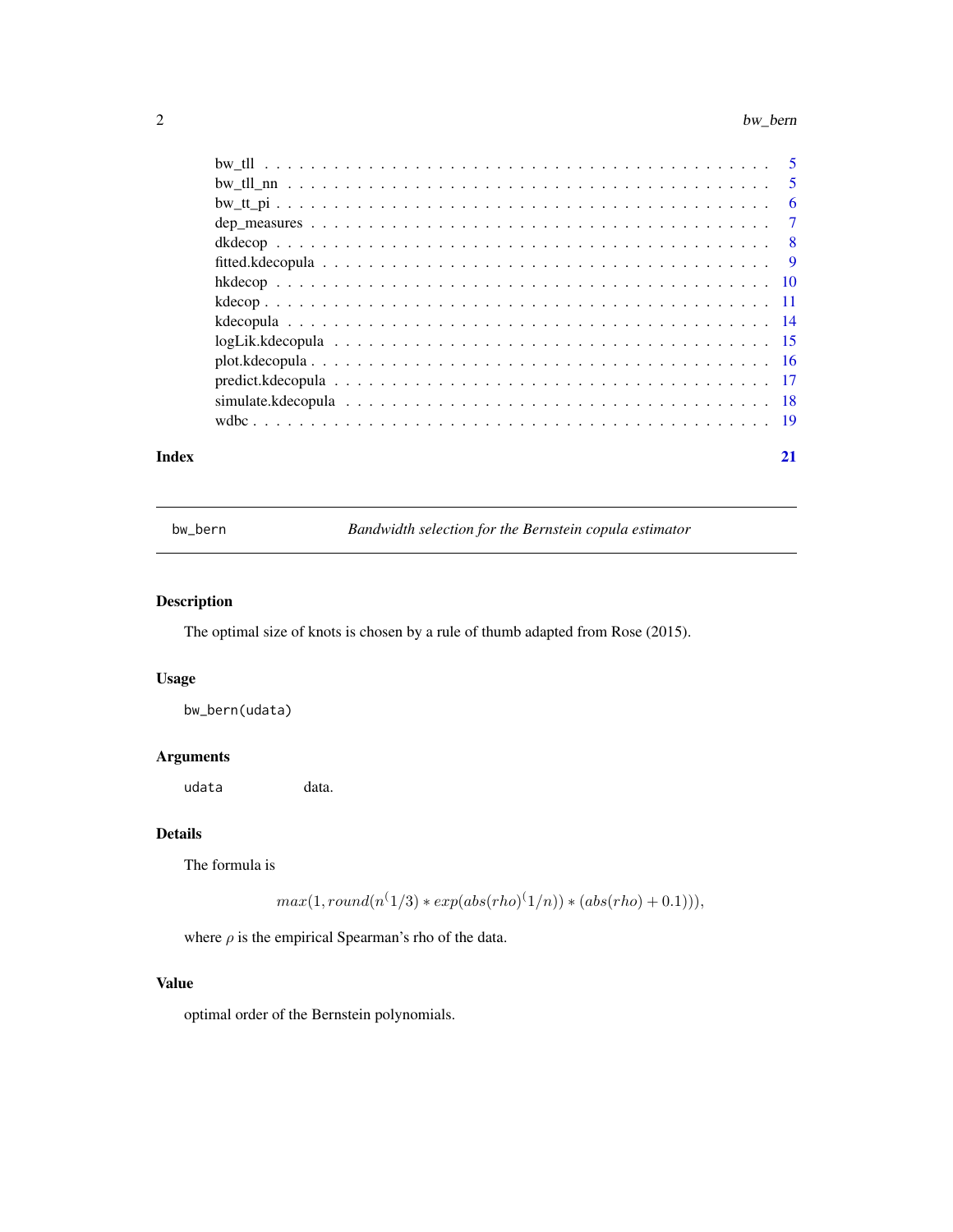<span id="page-2-2"></span><span id="page-2-0"></span>

# Description

The bandwidth is selected by minimizing the MISE using the Frank copula as the reference family. The copula parameter is set by inversion of Kendall's tau. See Nagler (2014) for details.

#### Usage

bw\_beta(udata)

#### Arguments

udata data.

# Details

To speed things up, optimal bandwidths have been pre-calculated on a grid of tau values.

#### Value

A scalar bandwidth parameter.

# References

Nagler, T. (2014). Kernel Methods for Vine Copula Estimation. Master's Thesis, Technische Universitaet Muenchen, <https://mediatum.ub.tum.de/node?id=1231221>

<span id="page-2-1"></span>bw\_mr *Bandwidth selection for the mirror-reflection estimator*

#### Description

The bandwidth is selected by minimizing the MISE using the Frank copula as the reference family. The copula parameter is set by inversion of Kendall's tau. See Nagler (2014) for details.

# Usage

bw\_mr(udata)

#### Arguments

udata data.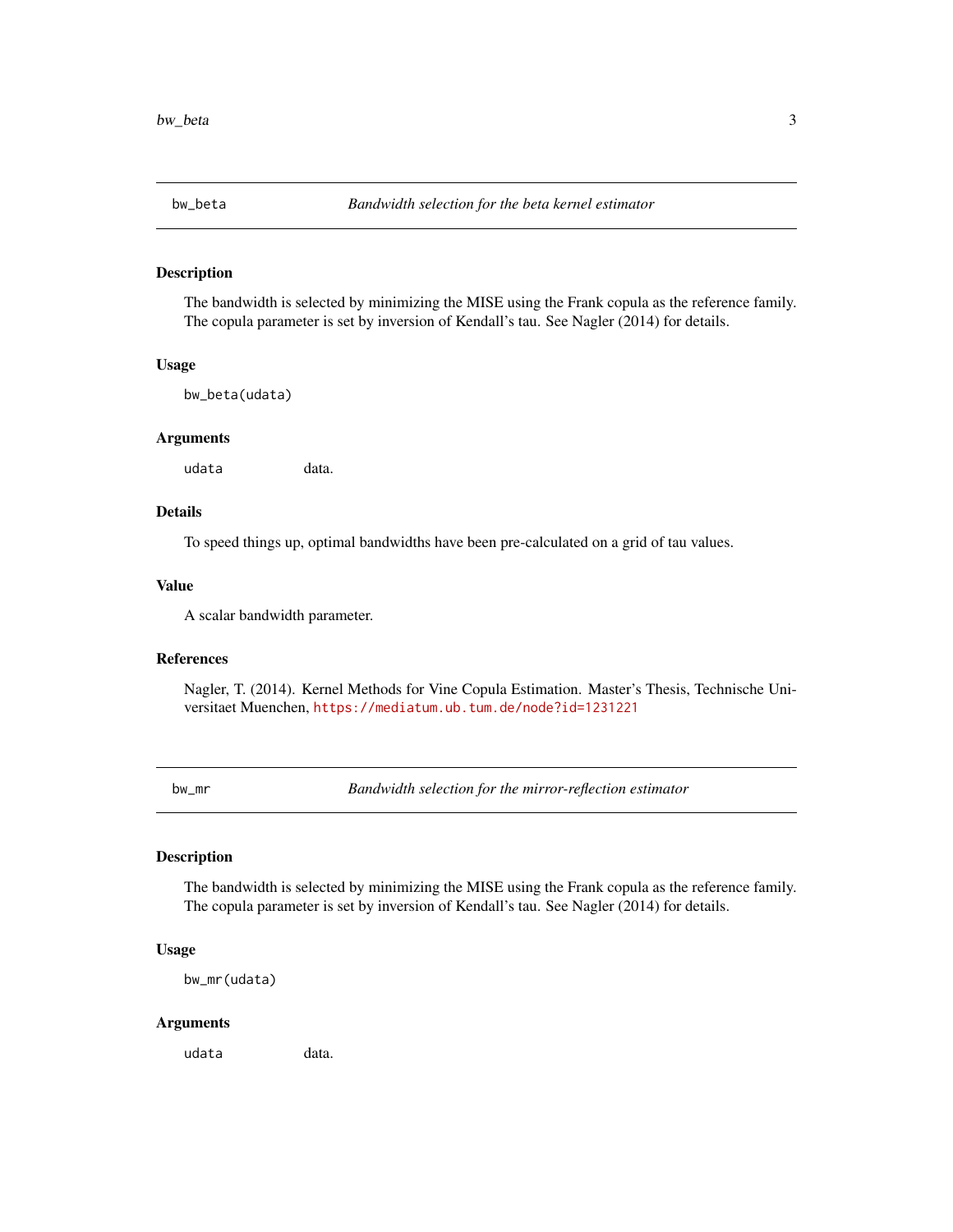# <span id="page-3-0"></span>Details

To speed things up, optimal bandwidths have been pre-calculated on a grid of tau values.

#### Value

A scalar bandwidth parameter.

#### References

Nagler, T. (2014). Kernel Methods for Vine Copula Estimation. Master's Thesis, Technische Universitaet Muenchen, <https://mediatum.ub.tum.de/node?id=1231221>

<span id="page-3-1"></span>bw\_t *Bandwidth selection for the transformation kernel estimator*

#### Description

The bandwidth is selected by a rule of thumb. It approximately minimizes the MISE of the Gaussian copula on the transformed domain. The usual normal reference matrix is multiplied by 1.25 to account for the higher variance on the copula level.

#### Usage

bw\_t(udata)

#### Arguments

udata data.

# Details

The formula is

 $1.25n^{-1/6}\hat{\Sigma}^{1/2},$ 

where  $Si\hat{g}ma$  is empirical covariance matrix of the transformed random vector.

# Value

A 2 x 2 bandwidth matrix.

#### References

Nagler, T. (2014). Kernel Methods for Vine Copula Estimation. Master's Thesis, Technische Universitaet Muenchen, <https://mediatum.ub.tum.de/node?id=1231221>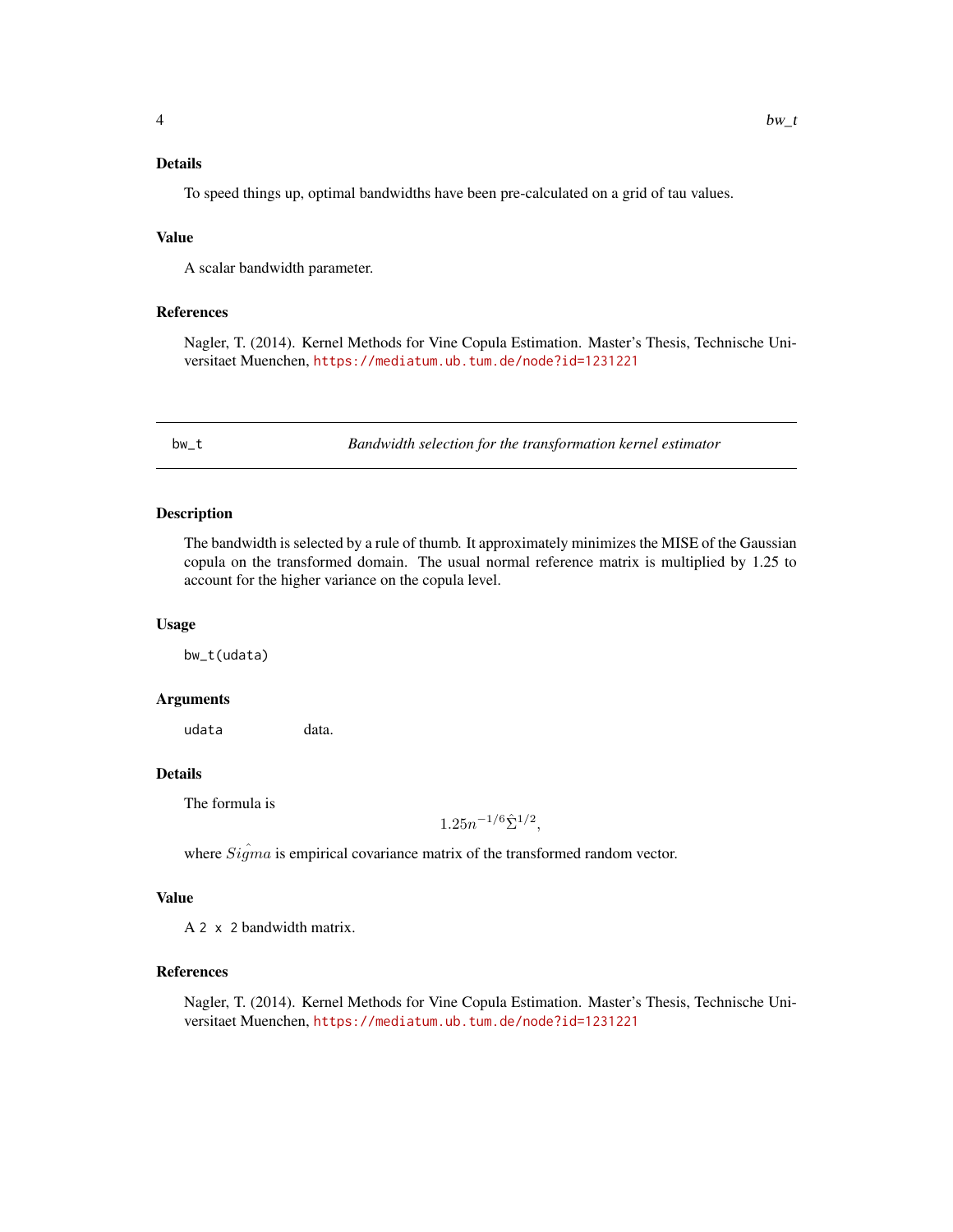<span id="page-4-1"></span><span id="page-4-0"></span>

#### Description

The bandwidth is selected by a rule of thumb similar to [bw\\_t](#page-3-1).

#### Usage

```
bw_tll(udata, deg)
```
#### Arguments

udata data. deg degree of the polynomial.

# Details

The formula is

 $5n^{-1/(4q+2)}\hat{\Sigma}^{1/2},$ 

where  $\hat{Sigma}$  is empirical covariance matrix of the transformed random vector and  $q = 1$  for TLL1 and  $q = 2$  for TLL2.

# Value

A 2 x 2 bandwidth matrix.

<span id="page-4-2"></span>bw\_tll\_nn *Nearest-neighbor bandwidth selection for the transformation local likelihood estimator*

#### Description

The smoothing parameters is selected by the method of Geenens et al. (2017). It uses principal components for the rotation matrix and selects the nearest neighbor fraction along each principal direction by approximate least-squares cross-validation.

# Usage

bw\_tll\_nn(udata, deg)

# Arguments

| udata | data.                     |
|-------|---------------------------|
| deg   | degree of the polynomial. |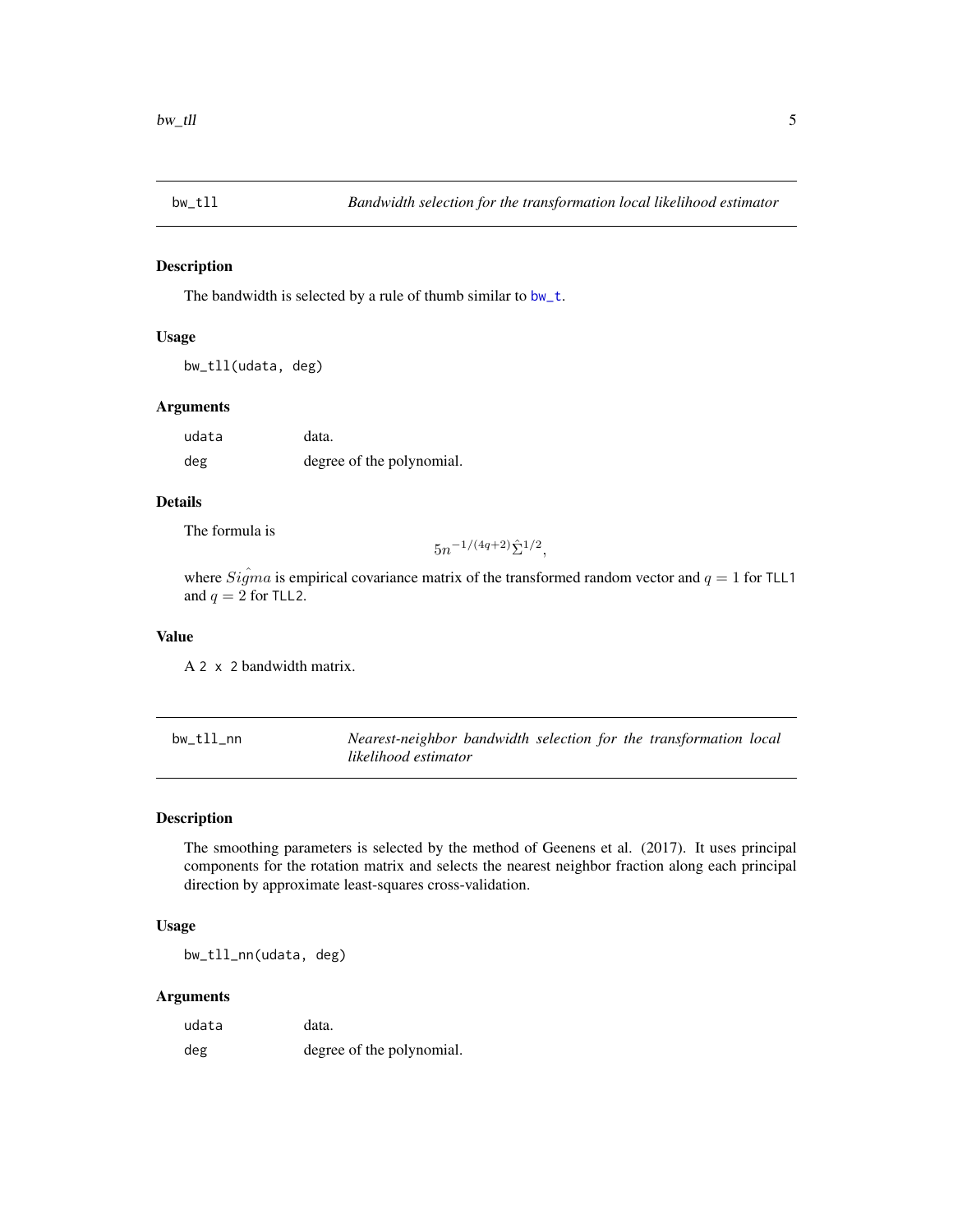# <span id="page-5-0"></span>Value

A list with entries:

B rotation matrix,

alpha nearest neighbor fraction (this one is multiplied with mult in [kdecop\(\)](#page-10-1)),

kappa correction factor for differences in roughness along the axes,

see Geenens et al. (2017).

#### References

Geenens, G., Charpentier, A., and Paindaveine, D. (2017). Probit transformation for nonparametric kernel estimation of the copula density. Bernoulli, 23(3), 1848-1873.

<span id="page-5-1"></span>

| bw_tt_pi | Nearest-neighbor bandwidth selection for the tapered transformation |
|----------|---------------------------------------------------------------------|
|          | estimator                                                           |

# <span id="page-5-2"></span>Description

The smoothing parameters are selected by the method of Wen and Wu (2015).

#### Usage

bw\_tt\_pi(udata, rho.add = TRUE)

bw\_tt\_cv(udata, rho.add = T)

#### Arguments

| udata   | data.                                                                  |
|---------|------------------------------------------------------------------------|
| rho.add | logical; whether a rotation (correlation) parameter shall be included. |

# Value

Optimal smoothing parameters as in Wen and Wu (2015): a numeric vector of length 4; entries are  $(h, \rho, \theta_1, \theta_2).$ 

# Author(s)

Kuangyu Wen

# References

Wen, K. and Wu, X. (2015). Transformation-Kernel Estimation of the Copula Density, Working paper, <http://agecon2.tamu.edu/people/faculty/wu-ximing/agecon2/public/copula.pdf>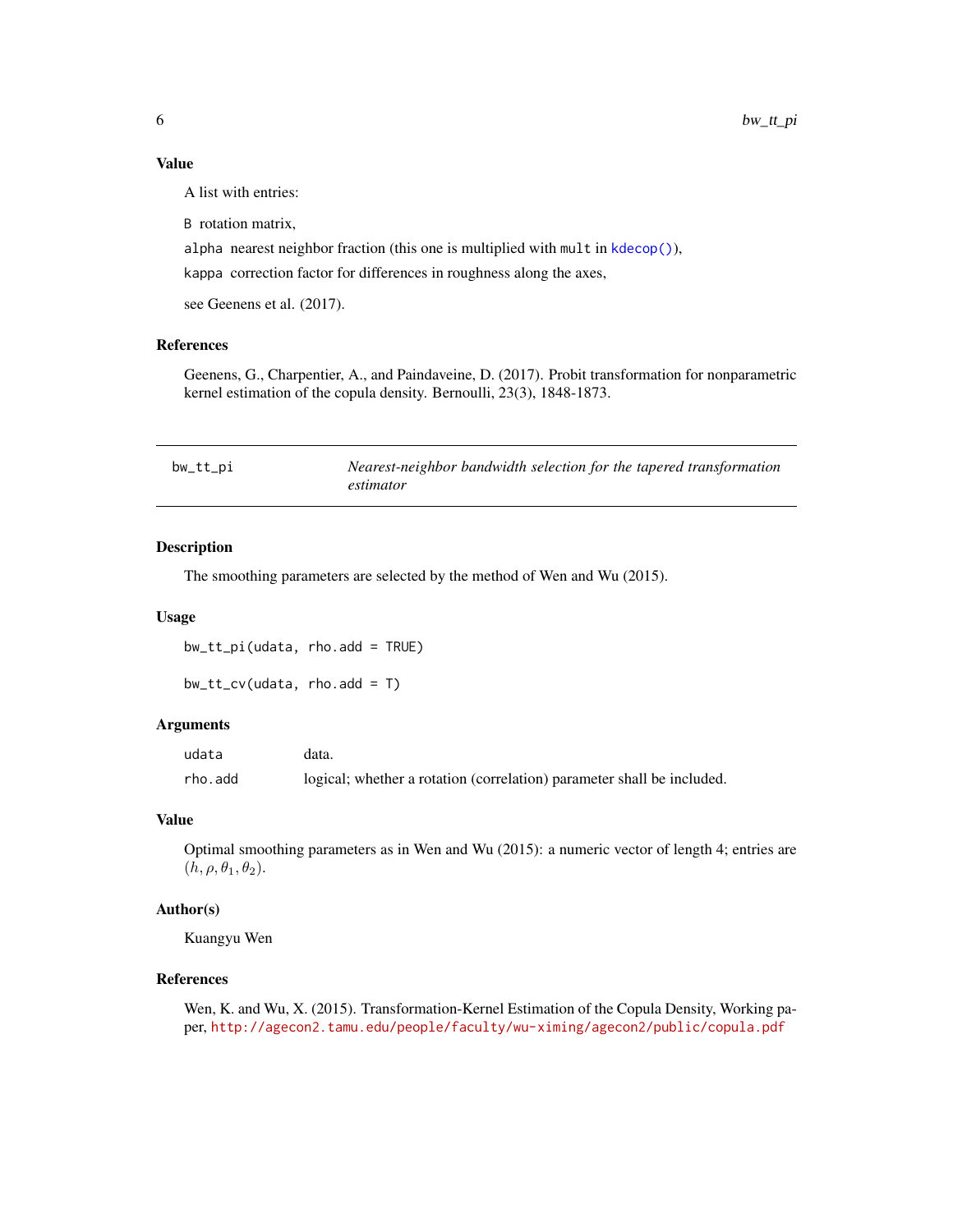<span id="page-6-0"></span>

#### Description

Calculates several dependence measures derived from the copula density. All measures except "blomqvist" are computed by quasi Monte Carlo methods (see [rkdecop\(\)](#page-7-1).

#### Usage

```
dep_measures(object, measures = "all", n_{\text{enc}} = 10^3, seed = 5)
```
#### Arguments

| object        | an object of class kdecopula.                   |
|---------------|-------------------------------------------------|
| measures      | which measures to compute, see <i>Details</i> . |
| $n_{\rm qmc}$ | the number of quasi Monte Carlo samples.        |
| seed          | the seed for quasi Monte Carlo integration.     |

#### Value

A named vector of dependence measures.

The following measures are available:

- "kendall" Kendall's  $\tau$ , see Nelsen (2007); computed as the sample version of a quasi Monte Carlo sample.
- "spearman" Spearman's  $\rho$ , see Nelsen (2007); computed as the sample version of a quasi Monte Carlo sample.

"blomqvist" Blomqvist's  $\beta$ , see Nelsen (2007); computed as  $4C(0.5, 0.5) - 1$ .

- "gini" Gini's  $\gamma$ , see Nelsen (2007); computed by quasi Monte Carlo integration.
- "vd\_waerden" van der Waerden's coefficient, see Genest and Verret (2005); computed as the sample version of a quasi Monte Carlo sample.
- "minfo" mutual information, see Joe (1989); computed by quasi Monte Carlo integration.
- "linfoot" Linfoot's correlation coefficient, see Joe (1989); computed by quasi Monte Carlo integration.

# References

Nelsen, R. (2007). An introduction to copulas. Springer Science & Business Media, 2007.

Genest, C., and Verret, F. (2005). Locally most powerful rank tests of independence for copula models. Journal of Nonparametric Statistics, 17(5)

Joe, H. (1989). Relative Entropy Measures of Multivariate Dependence. Journal of the American Statistical Association, 84(405)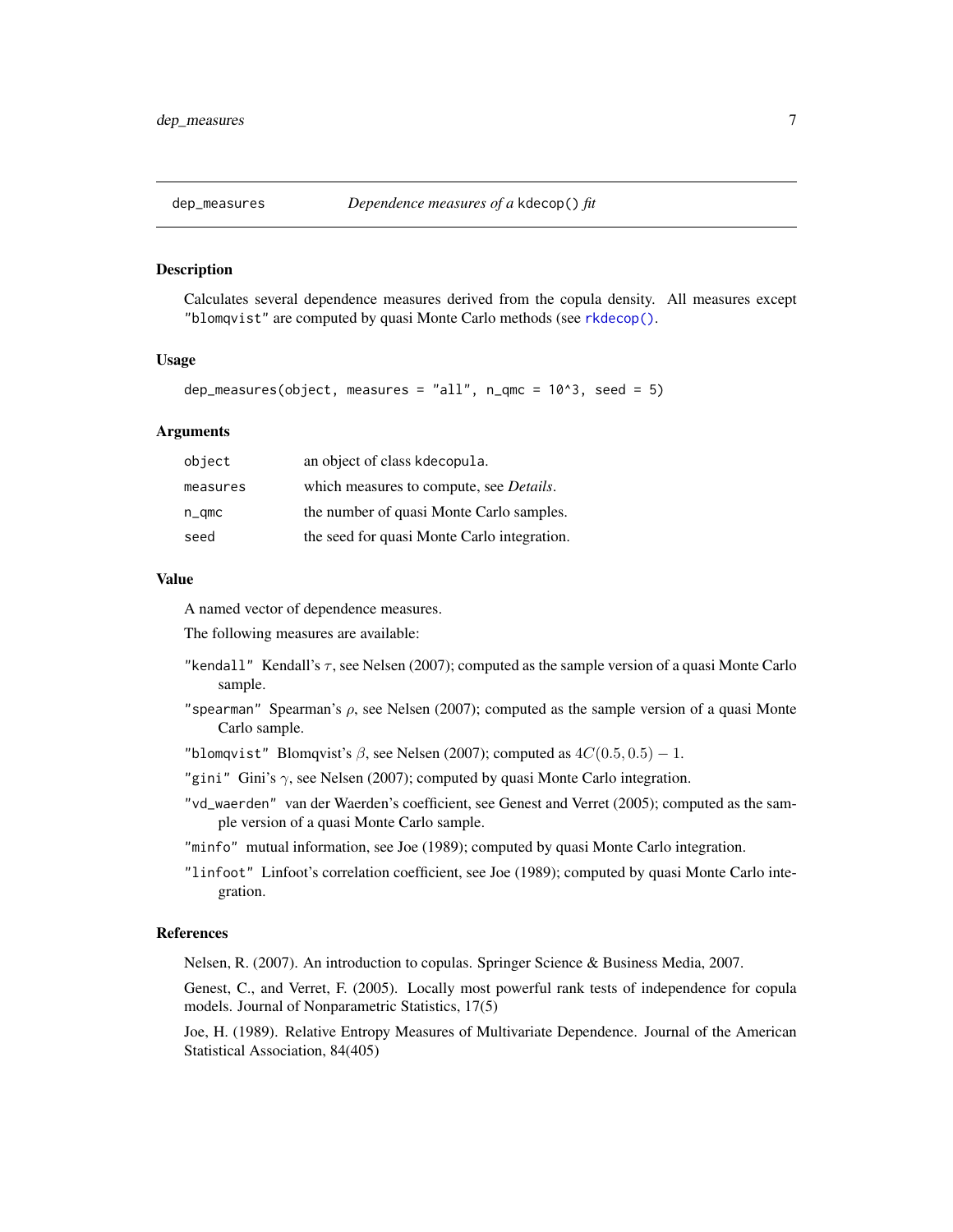# Examples

```
## load data and transform with empirical cdf
data(wdbc)
udat <- apply(wdbc[, -1], 2, function(x) rank(x) / (length(x) + 1))
## estimate copula density and calculate dependence measures
fit <- kdecop(udat[, 5:6])
dep_measures(fit)
```
<span id="page-7-2"></span>

#### dkdecop *Working with* kdecopula *objects*

#### <span id="page-7-1"></span>Description

The function [kdecop\(\)](#page-10-1) stores it's result in object of class kdecopula. The density estimate can be evaluated on arbitrary points with [dkdecop\(\)](#page-7-2); the cdf with [pkdecop\(\)](#page-7-1). Furthermore, synthetic data can be simulated with [rkdecop\(\)](#page-7-1).

#### Usage

dkdecop(u, obj, stable = FALSE) pkdecop(u, obj) rkdecop(n, obj, quasi = FALSE)

# Arguments

| u      | mx2 matrix of evaluation points.                                                                                                                     |
|--------|------------------------------------------------------------------------------------------------------------------------------------------------------|
| obi    | kdecopula object.                                                                                                                                    |
| stable | logical; option for stabilizing the estimator: the estimated density is cut off at<br>50.                                                            |
| n      | integer; number of observations.                                                                                                                     |
| quasi  | logical; the default (FALSE) returns pseudo-random numbers, use TRUE for quasi-<br>random numbers (generalized Halton, see $qrng$ : : $ghalton()$ ). |

#### Value

A numeric vector of the density/cdf or a n x 2 matrix of simulated data.

# Author(s)

Thomas Nagler

<span id="page-7-0"></span>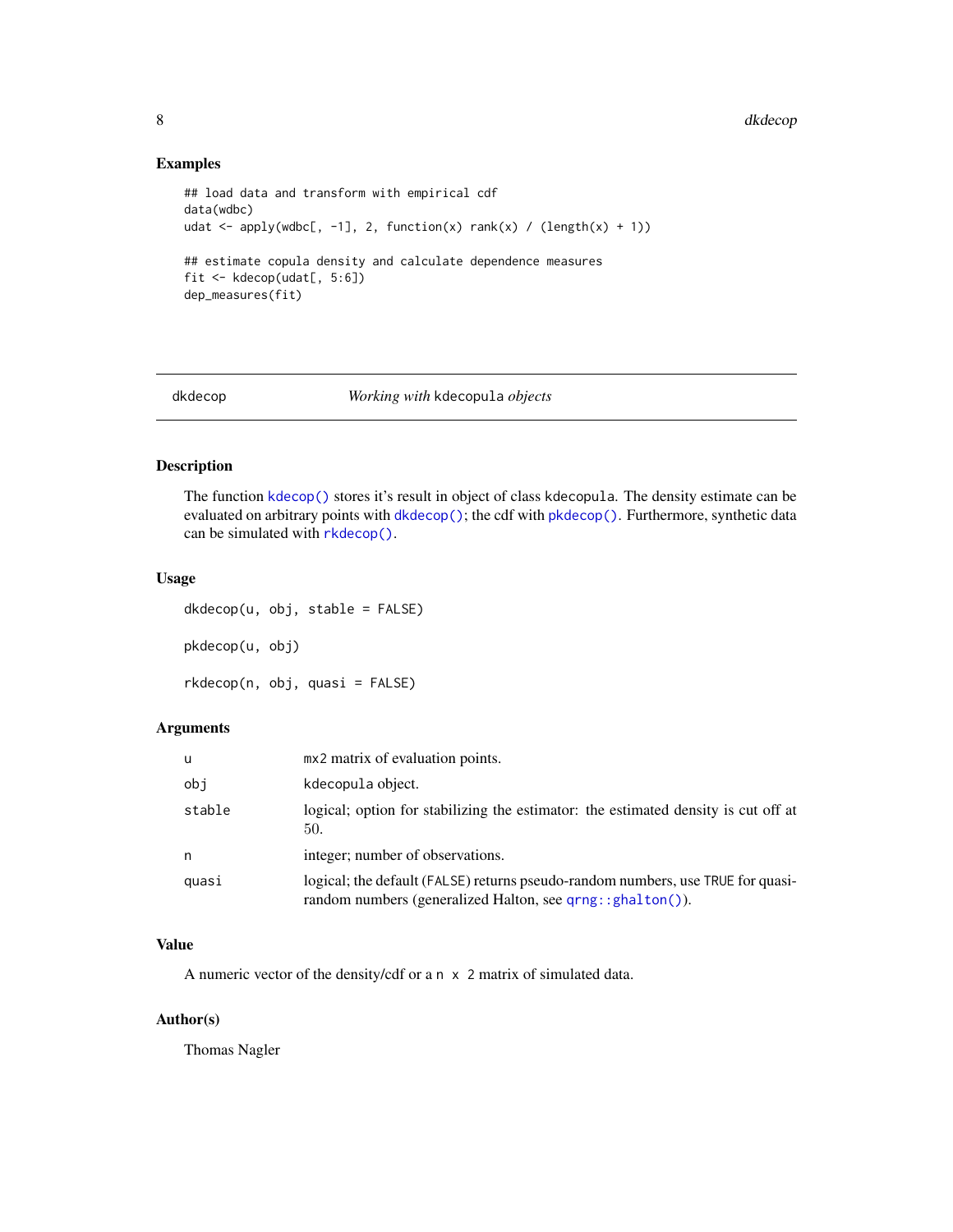# <span id="page-8-0"></span>fitted.kdecopula 9

#### References

#' Nagler, T. (2018) kdecopula: An R Package for the Kernel Estimation of Bivariate Copula Densities. Journal of Statistical Software 84(7), 1-22

#' Geenens, G., Charpentier, A., and Paindaveine, D. (2017). Probit transformation for nonparametric kernel estimation of the copula density. Bernoulli, 23(3), 1848-1873.

Nagler, T. (2014). Kernel Methods for Vine Copula Estimation. Master's Thesis, Technische Universitaet Muenchen, <https://mediatum.ub.tum.de/node?id=1231221>

Cambou, T., Hofert, M., Lemieux, C. (2015). A primer on quasi-random numbers for copula models, arXiv:1508.03483

# See Also

[kdecop](#page-10-1), [plot.kdecopula](#page-15-1), [ghalton](#page-0-0)

#### Examples

```
## load data and transform with empirical cdf
data(wdbc)
udat \leq apply(wdbc[, -1], 2, function(x) rank(x) / (length(x) + 1))
## estimation of copula density of variables 5 and 6
fit <- kdecop(udat[, 5:6])
plot(fit)
## evaluate density estimate at (u1,u2)=(0.123,0.321)
dkdecop(c(0.123, 0.321), fit)
## evaluate cdf estimate at (u1,u2)=(0.123,0.321)
pkdecop(c(0.123, 0.321), fit)
## simulate 500 samples from density estimate
plot(rkdecop(500, fit))
```
<span id="page-8-1"></span>fitted.kdecopula *Extract fitted values from a* kdecop() *fits.*

# Description

Simply calls predict(object, object\$udata, what).

#### Usage

```
## S3 method for class 'kdecopula'
fitted(object, what = "pdf", \ldots)
```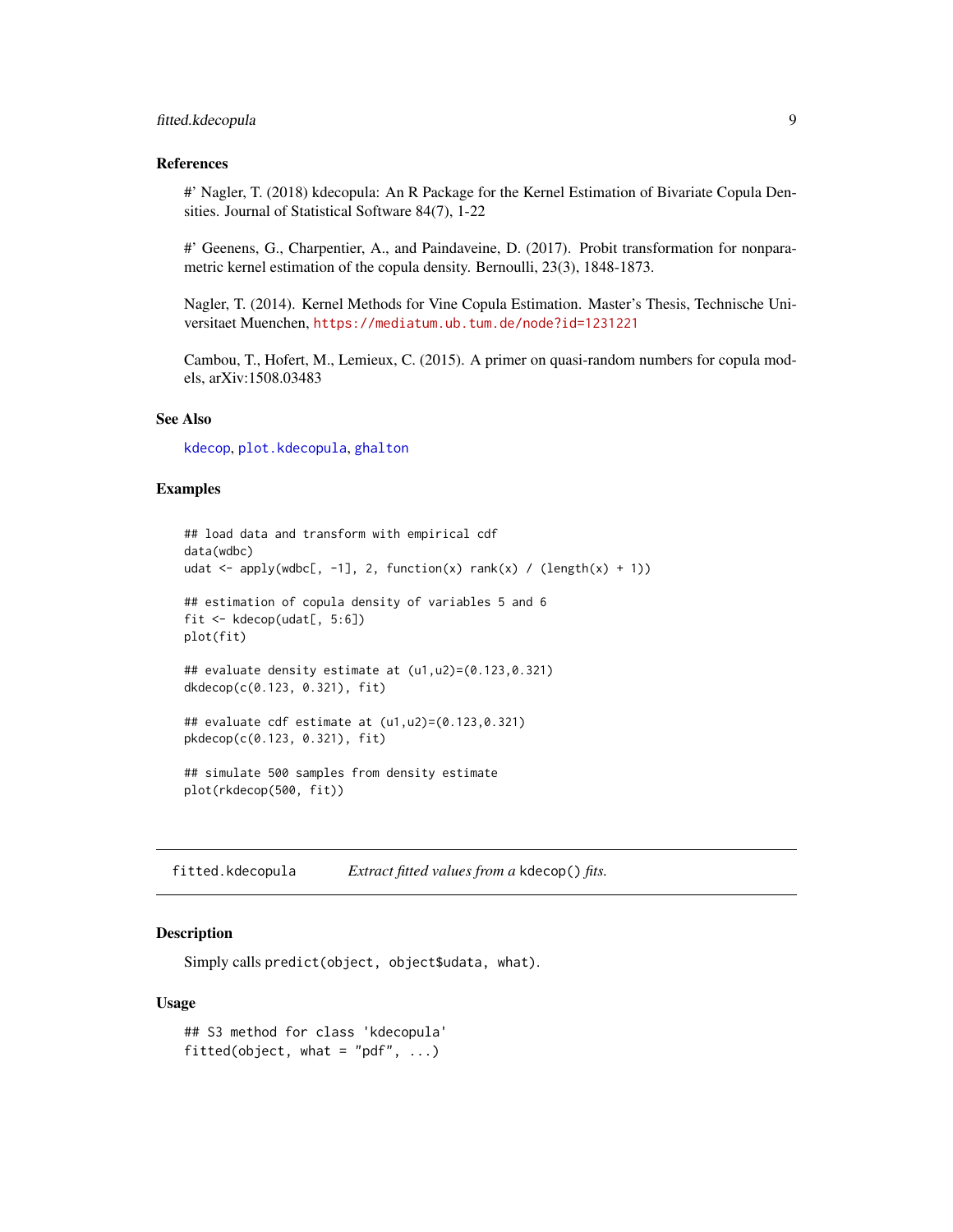<span id="page-9-0"></span>10 hkdecop

# Arguments

| object   | an object of class kdecopula.                                                    |
|----------|----------------------------------------------------------------------------------|
| what     | what to predict, one of $c("pdf", "cdf", "hfunc1", "hfunc2", "hinv1", "hinv2").$ |
| $\cdots$ | unused.                                                                          |

# See Also

predict.kdecopula()

# Examples

```
data(wdbc)
udat <- apply(wdbc[, -1], 2, function(x) rank(x) / (length(x) + 1))
fit <- kdecop(udat[, 5:6])
```

```
all.equal(fitted(fit), predict(fit, fit$udata))
```
hkdecop *H-function and inverse of a* kdecop() *fit*

# Description

Evaluates the h-function (or its inverse) corresponding to a kdecopula object. H-functions are conditional distribution functions obtained by integrating the copula density w.r.t. to one of its arguments (see also [VineCopula::BiCopHfunc\(\)](#page-0-0).

# Usage

hkdecop(u, obj, cond.var, inverse = FALSE)

# Arguments

| u        | $nx2$ matrix of evaluation points.                                                       |
|----------|------------------------------------------------------------------------------------------|
| obi      | kdecopula object.                                                                        |
| cond.var | integer; cond. var = 1 conditions on the first variable, cond. var = 2 on the<br>second. |
| inverse  | logical; indicates whether the h-function or its inverse shall be calculated.            |

# Value

A length  $n$  vector of the (inverse) h-function evaluated at u.

# Author(s)

Thomas Nagler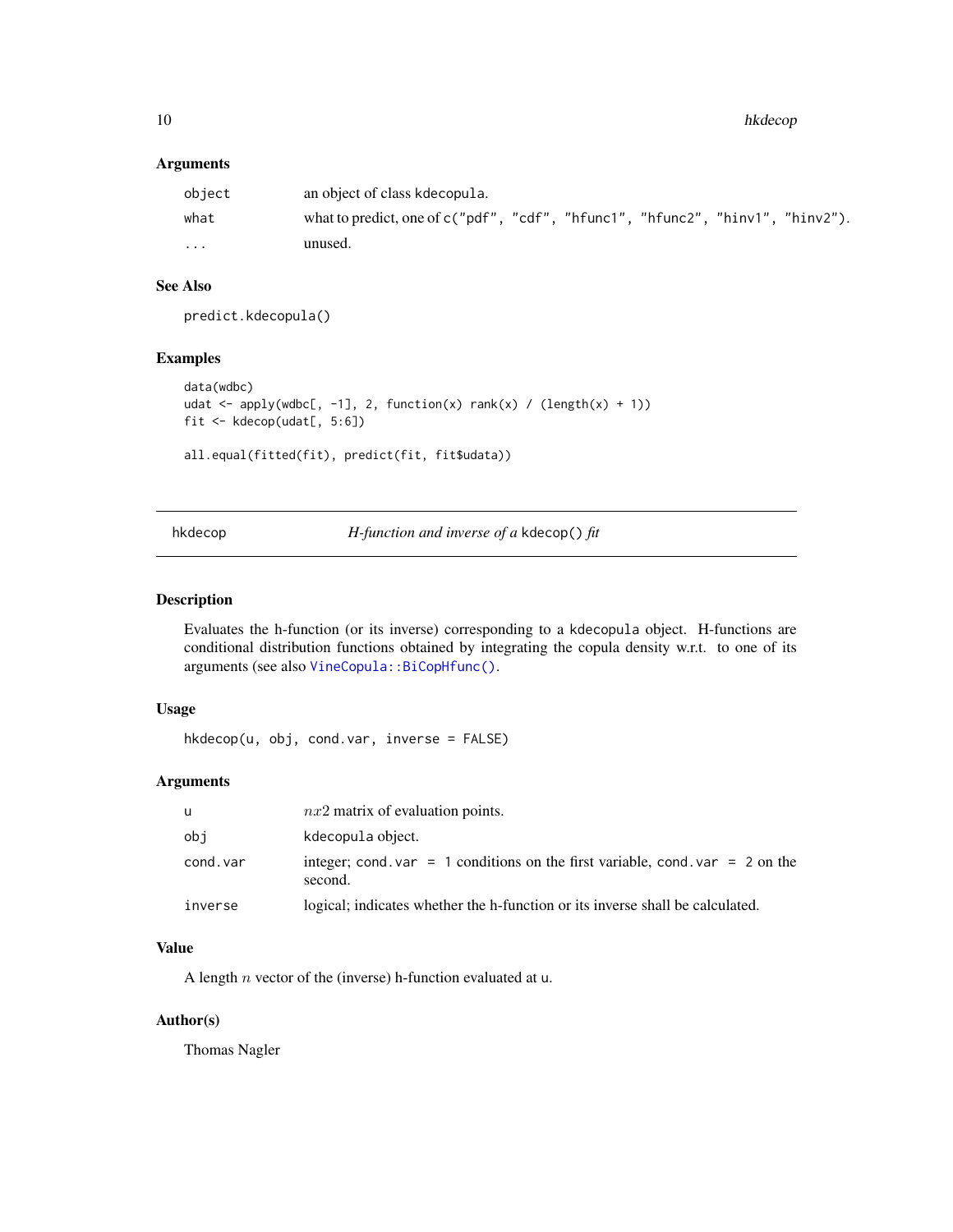#### <span id="page-10-0"></span>kdecop and the state of the state of the state of the state of the state of the state of the state of the state of the state of the state of the state of the state of the state of the state of the state of the state of the

# Examples

```
## load data and transform with empirical cdf
data(wdbc)
udat \leq apply(wdbc[, -1], 2, function(x) rank(x) / (length(x) + 1))
## estimation of copula density of variables 5 and 6
fit <- kdecop(udat[, 5:6])
plot(fit)
## evaluate h-function estimate and its inverse at (u1|u2) = (0.123 \mid 0.321)hkdecop(c(0.123, 0.321), fit, cond.var = 2)
hkdecop(c(0.123, 0.321), fit, cond.var = 2, inverse = TRUE)
```
kdecop *Bivariate kernel copula density estimation*

# Description

Based on samples from a bivariate copula, the copula density is estimated. The user can choose between different methods. If no bandwidth is provided by the user, it will be set by a methodspecific automatic selection procedure. The related (d/p/r)kdecop functions evaluate the density and cdf or simulate synthetic data, respectively.

# Usage

kdecop(udata, bw = NA, mult = 1, method = "TLL2nn", knots =  $30$ ,  $renorm.iter = 3L, info = TRUE$ 

# Arguments

| udata  | nx2 matrix of copula data.                                                                                                                                                                                                                                                                                                                                         |
|--------|--------------------------------------------------------------------------------------------------------------------------------------------------------------------------------------------------------------------------------------------------------------------------------------------------------------------------------------------------------------------|
| bw     | bandwidth specification; if NA, bw is selected automatically (see Details); Other-<br>wise, please provide<br>"T", "TLL1", "TLL2": a $2x2$ bandwidth matrix,<br>"TLL1nn", "TLL2nn": a list with (named) entries B, alpha, and kappa,<br>"TTCV", "TTPI": a numeric vector of length four containing $(h, \rho, \theta_1, \theta_2)$ , c.f.<br>Wen and Wu $(2015)$ , |
|        | "MR", "beta": a positive real number.                                                                                                                                                                                                                                                                                                                              |
| mult   | bandwidth multiplier, has to be positive; useful for making estimates more/less<br>smooth manually.                                                                                                                                                                                                                                                                |
| method | "T": transformation estimator based on classical bivariate kernel estimation<br>(e.g., Geeneness et al., 2014),<br>"TLL1": transformation estimator with log-linear local likelihood estimation<br>(Geenenens et al., 2014),                                                                                                                                       |
|        | "TLL2": transformation estimator with log-quadratic local likelihood estimation                                                                                                                                                                                                                                                                                    |
|        | (Geenenens et al., 2014),                                                                                                                                                                                                                                                                                                                                          |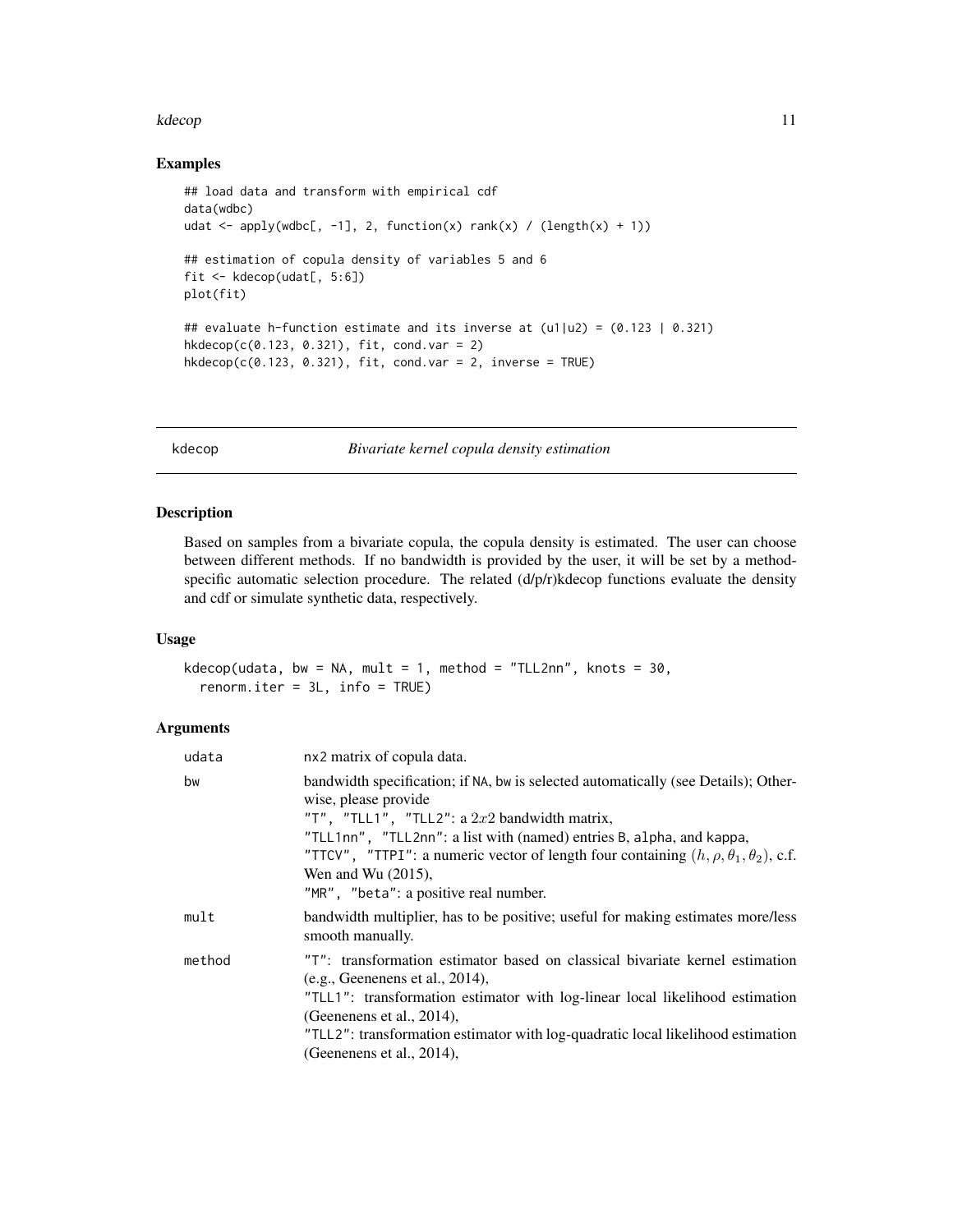<span id="page-11-0"></span>

|             | "TLL1nn": transformation estimator with log-linear local likelihood estimation               |
|-------------|----------------------------------------------------------------------------------------------|
|             | and nearest-neighbor bandwidths (Geenenens et al., 2014),                                    |
|             | "TLL2nn": transformation estimator with log-quadratic local likelihood estima-               |
|             | tion and nearest-neighbor bandwidths (Geenenens et al., 2014),                               |
|             | "TTPI": tapered transformation estimator with plug-in bandwidths (Wu and                     |
|             | Wen, 2015),                                                                                  |
|             | "TTCV": tapered transformation estimator with profile cross-validation band-                 |
|             | widths (Wu and Wen, 2015),                                                                   |
|             | "MR": mirror-reflection estimator (Gijbels and Mielniczuk, 1990),                            |
|             | "beta": beta kernel estimator (Charpentier et al., 2006),                                    |
|             | "bern": Bernstein copula estimator (Sanchetta and Satchell, 2004); the coeffi-               |
|             | cients are adjusted by the method of Weiss and Scheffer (2012).                              |
| knots       | integer; number of knots in each dimension for the spline approximation.                     |
| renorm.iter | integer; number of iterations for the renormalization procedure (see <i>Details</i> ).       |
| info        | logical; if TRUE, additional information about the estimate will be gathered (see<br>Value). |

#### Details

We use a Gaussian product kernel function for all methods except the beta kernel and Bernstein estimators. For details on bandwidth selection for a specific method, see: [bw\\_t](#page-3-1), [bw\\_tll](#page-4-1), [bw\\_tll\\_nn](#page-4-2), [bw\\_tt\\_pi](#page-5-1), [bw\\_tt\\_cv](#page-5-2), [bw\\_mr](#page-2-1), [bw\\_beta](#page-2-2), [bw\\_bern](#page-1-1).

Kernel estimates are usually no proper copula densities. In particular, the estimated marginal densities are not uniform. We mitigate this issue by a renormalization procedure. The number of iterations of the renormalization algorithm can be specified with the renorm.iter argument. Typically, a very small number of iterations is sufficient.

#### Value

The function [kdecop](#page-10-1) returns an object of class kdecopula that contains all information necessary for evaluation of the estimator. If no bandwidth was provided in the function call, the automatically selected value can be found in the variable object\$bw. If info=TRUE, also the following will be available under object\$info:

| likvalues | Estimator evaluated in sample points                   |
|-----------|--------------------------------------------------------|
| loglik    | Log likelihood                                         |
| effp      | Effective number of parameters                         |
| AIC       | Akaike information criterion                           |
| CAIC      | Bias-corrected version of Akaike information criterion |
| BIC       | Bayesian information criterion.                        |

The density estimate can be evaluated on arbitrary points with [dkdecop](#page-7-2); the cdf with [pkdecop](#page-7-1). Furthermore, synthetic data can be simulated with [rkdecop](#page-7-1), and several plotting options are available with [plot](#page-0-0) and [contour](#page-0-0).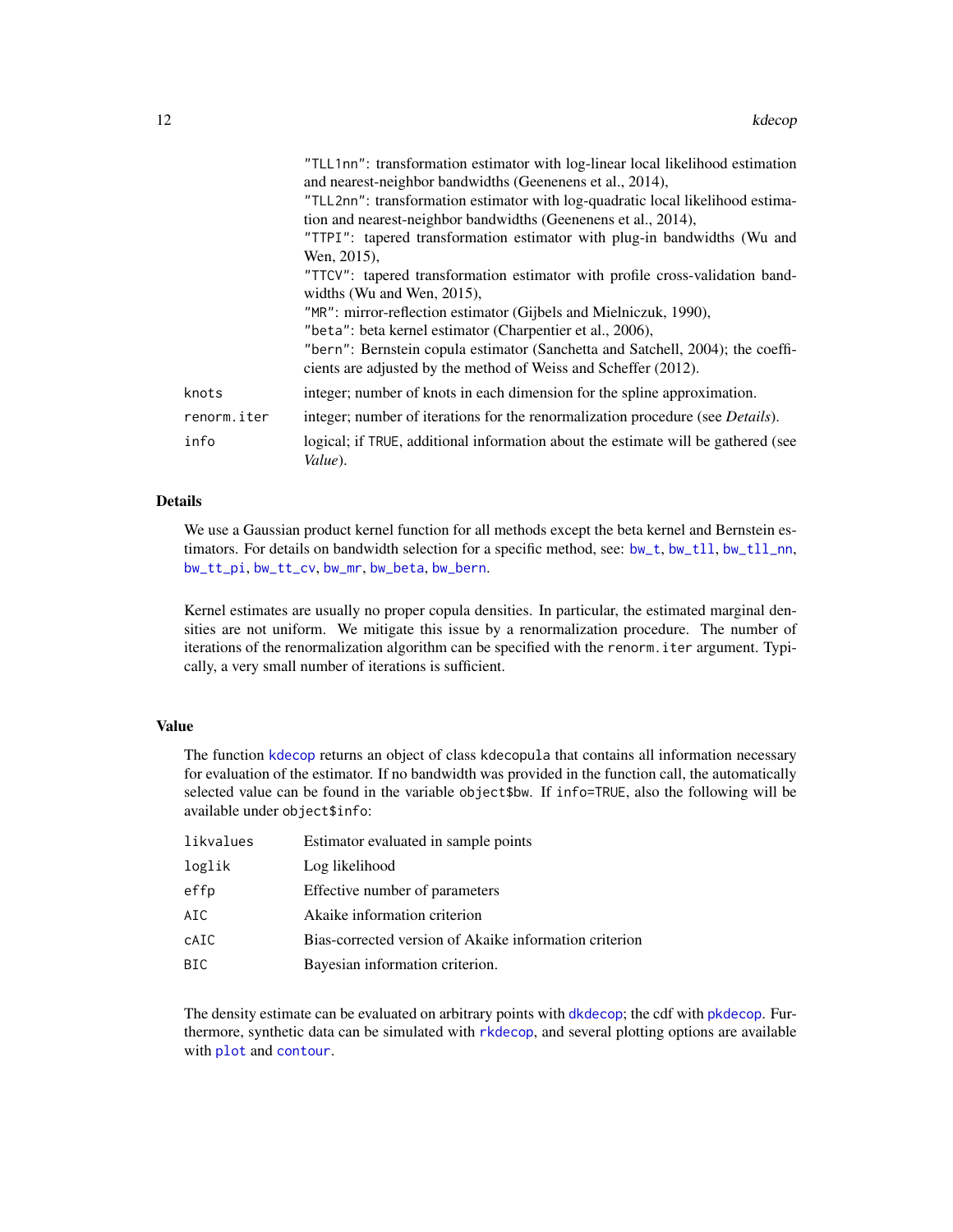#### <span id="page-12-0"></span>kdecop and the state of the state of the state of the state of the state of the state of the state of the state of the state of the state of the state of the state of the state of the state of the state of the state of the

#### **Note**

The implementation of the tapered transformation estimator ("TTPI"/"TTCV") was kindly provided by Kuangyu Wen.

# Author(s)

Thomas Nagler

# References

Nagler, T. (2018) kdecopula: An R Package for the Kernel Estimation of Bivariate Copula Densities. Journal of Statistical Software 84(7), 1-22

Geenens, G., Charpentier, A., and Paindaveine, D. (2017). Probit transformation for nonparametric kernel estimation of the copula density. Bernoulli, 23(3), 1848-1873.

Wen, K. and Wu, X. (2015). Transformation-Kernel Estimation of the Copula Density, Working paper, <http://agecon2.tamu.edu/people/faculty/wu-ximing/agecon2/public/copula.pdf>

Gijbels, I. and Mielniczuk, J. (1990). Estimating the density of a copula function. Communications in Statistics - Theory and Methods, 19(2):445-464.

Charpentier, A., Fermanian, J.-D., and Scaillet, O. (2006). The estimation of copulas: Theory and practice. In Rank, J., editor, Copulas: From theory to application in finance. Risk Books.

Weiss, G. and Scheffer, M. (2012). Smooth Nonparametric Bernstein Vine Copulas. arXiv:1210.2043

Nagler, T. (2014). Kernel Methods for Vine Copula Estimation. Master's Thesis, Technische Universitaet Muenchen, <https://mediatum.ub.tum.de/node?id=1231221>

#### See Also

[kdecopula](#page-13-1), [plot.kdecopula](#page-15-1), [predict.kdecopula](#page-16-1), [fitted.kdecopula](#page-8-1), [simulate.kdecopula](#page-17-1), [dkdecop](#page-7-2), [pkdecop](#page-7-1), [rkdecop](#page-7-1)

#### Examples

```
## load data and transform with empirical cdf
data(wdbc)
udat <- apply(wdbc[, -1], 2, function(x) rank(x) / (length(x) + 1))## estimation of copula density of variables 5 and 6
fit <- kdecop(udat[, 5:6])
summary(fit)
plot(fit)
contour(fit)
## evaluate density estimate at (u1,u2)=(0.123,0.321)
dkdecop(c(0.123, 0.321), fit)
```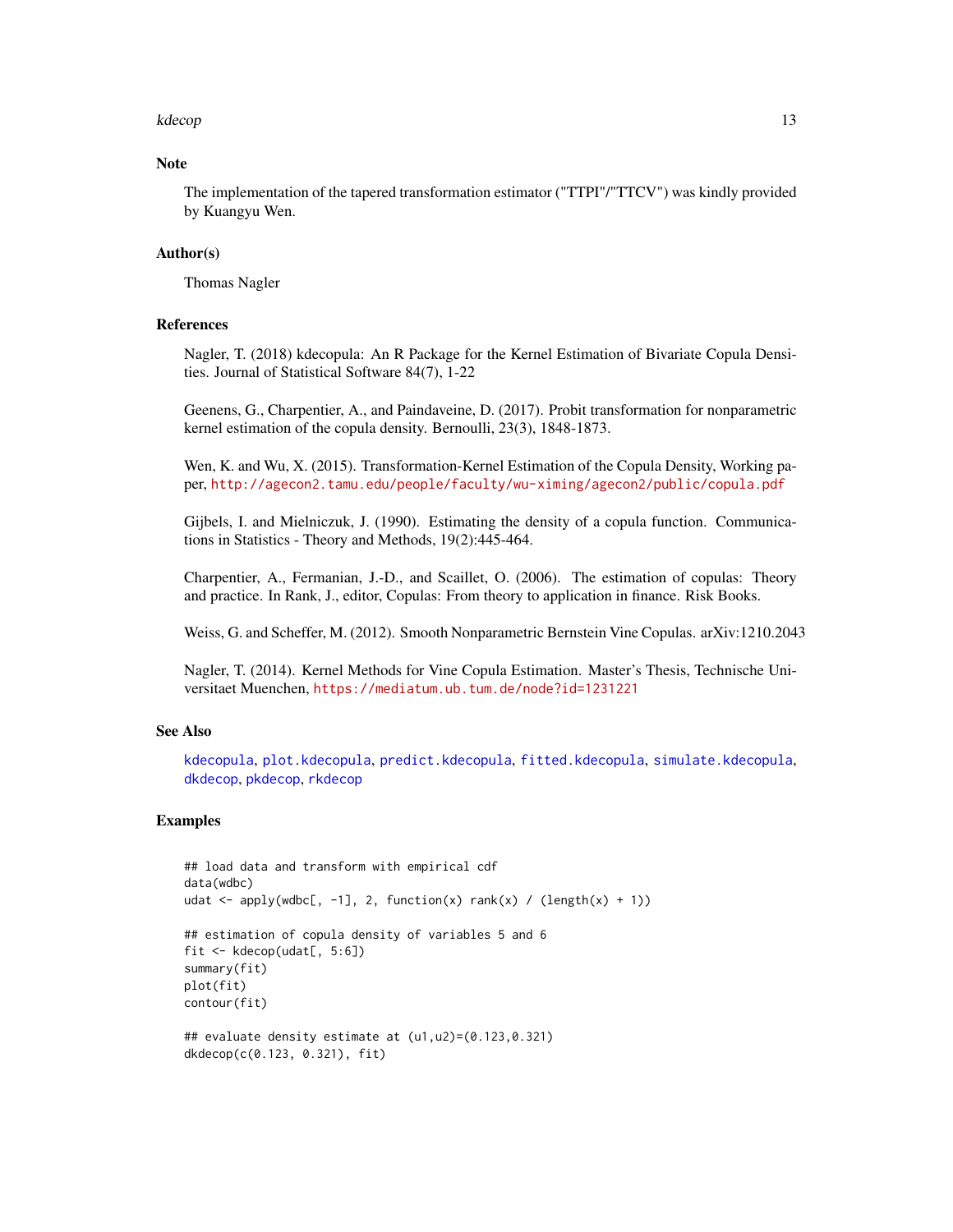```
## evaluate cdf estimate at (u1,u2)=(0.123,0.321)
pkdecop(c(0.123, 0.321), fit)
## simulate 500 samples from density estimate
plot(rkdecop(500, fit)) # pseudo-random
plot(rkdecop(500, fit, quasi = TRUE)) # quasi-random
```
<span id="page-13-1"></span>kdecopula *Kernel Smoothing for Bivariate Copula Densities*

# **Description**

This package provides fast implementations of kernel estimators for the copula density. Due to its several plotting options it is particularly useful for the exploratory analysis of dependence structures. It can be further used for flexible nonparametric estimation of copula densities and resampling.

#### Details

The function [kdecop](#page-10-1) can be used to estimate a copula density with a number of popular kernel estimators. The density estimate can be evaluated on arbitrary points with [dkdecop](#page-7-2); the cdf with [pkdecop](#page-7-1). Furthermore, synthetic data can be simulated with [rkdecop](#page-7-1), and several plot options are provided by [plot.kdecopula](#page-15-1).

# Author(s)

Thomas Nagler

#### **References**

Nagler, T. (2018) kdecopula: An R Package for the Kernel Estimation of Bivariate Copula Densities. Journal of Statistical Software 84(7), 1-22

Gijbels, I. and Mielniczuk, J. (1990). Estimating the density of a copula function. Communications in Statistics - Theory and Methods, 19(2):445-464.

Charpentier, A., Fermanian, J.-D., and Scaillet, O. (2006). The estimation of copulas: Theory and practice. In Rank, J., editor, Copulas: From theory to application in finance. Risk Books.

Geenens, G., Charpentier, A., and Paindaveine, D. (2017). Probit transformation for nonparametric kernel estimation of the copula density. Bernoulli, 23(3), 1848-1873.

Nagler, T. (2014). Kernel Methods for Vine Copula Estimation. Master's Thesis, Technische Universitaet Muenchen, <https://mediatum.ub.tum.de/node?id=1231221>

Wen, K. and Wu, X. (2015). Transformation-Kernel Estimation of the Copula Density, Working paper, <http://agecon2.tamu.edu/people/faculty/wu-ximing/agecon2/public/copula.pdf>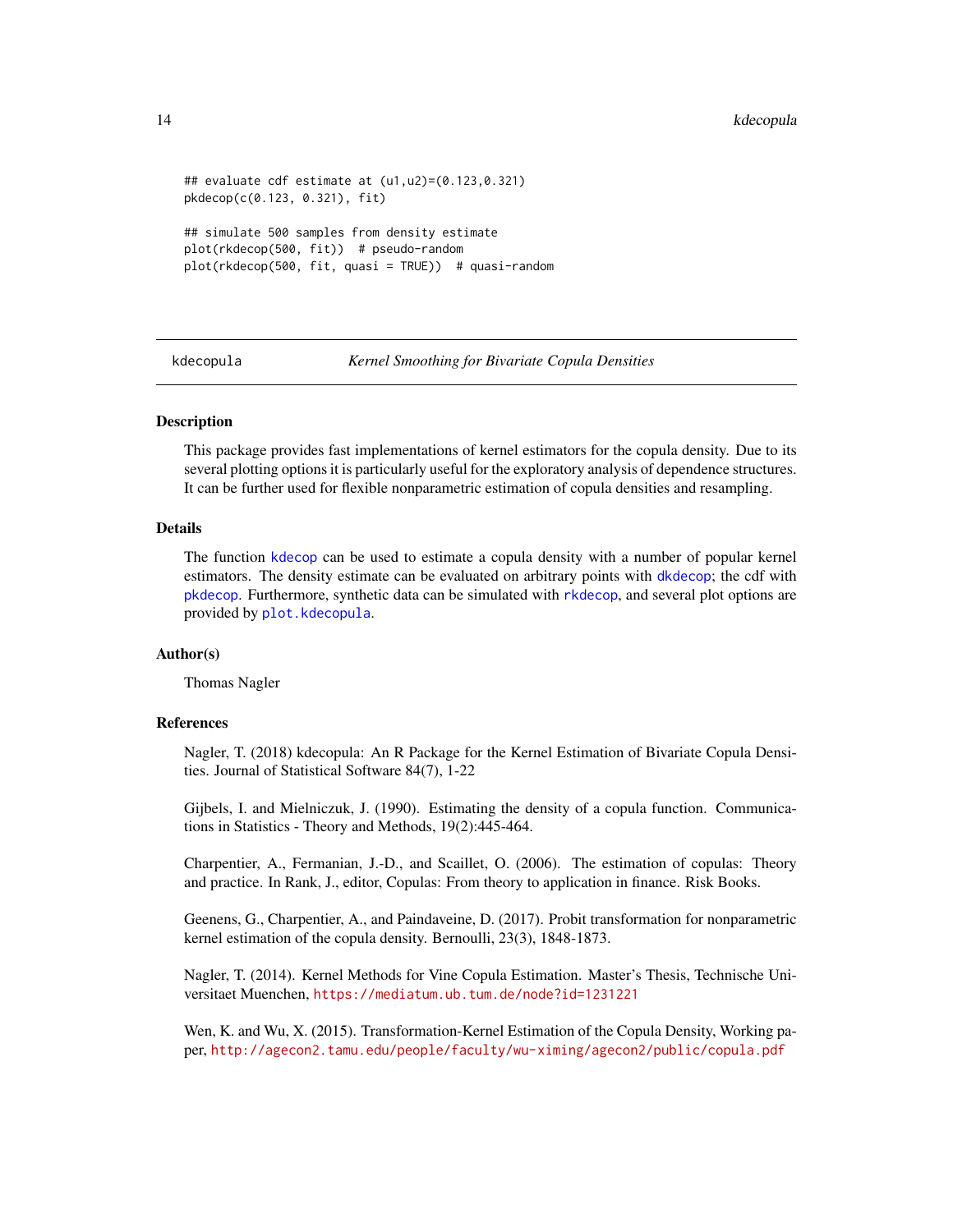# <span id="page-14-0"></span>logLik.kdecopula 15

# Examples

```
## load data and transform with empirical cdf
data(wdbc)
udat \leq apply(wdbc[, -1], 2, function(x) rank(x)/(length(x)+1))
## estimation of copula density of variables 5 and 6
dens.est <- kdecop(udat[, 5:6])
plot(dens.est)
## evaluate density estimate at (u1,u2)=(0.123,0.321)
dkdecop(c(0.123, 0.321), dens.est)
## evaluate cdf estimate at (u1,u2)=(0.123,0.321)
pkdecop(c(0.123, 0.321), dens.est)
## simulate 500 samples from density estimate
rkdecop(500, dens.est)
```
logLik.kdecopula *Log-Likelihood of a* kdecopula *object*

#### Description

Log-Likelihood of a kdecopula object

#### Usage

```
## S3 method for class 'kdecopula'
logLik(object, ...)
```
# Arguments

| object   | an object of class kdecopula. |
|----------|-------------------------------|
| $\cdots$ | not used.                     |

# Value

Returns an object of class [logLik](#page-0-0) containing the log- likelihood, number of observations and effective number of parameters ("df").

#### Author(s)

Thomas Nagler

#### See Also

[logLik](#page-0-0), [AIC](#page-0-0), [BIC](#page-0-0)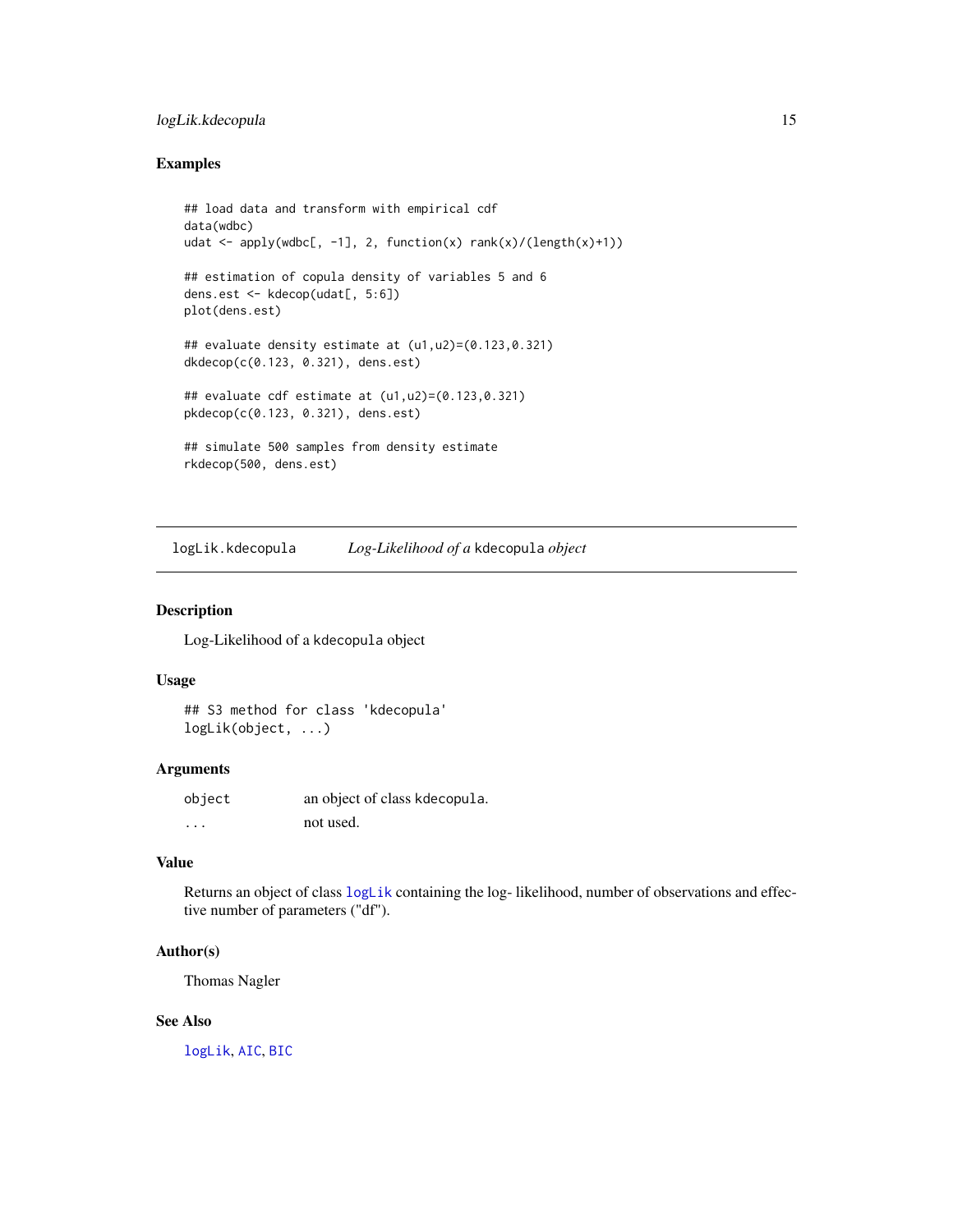# Examples

```
## load data and transform with empirical cdf
data(wdbc)
udat <- apply(wdbc[, -1], 2, function(x) rank(x) / (length(x) + 1))
## estimation of copula density of variables 5 and 6
fit <- kdecop(udat[, 5:6])
## compute fit statistics
logLik(fit)
AIC(fit)
BIC(fit)
```
<span id="page-15-1"></span>plot.kdecopula *Plotting* kdecopula *objects*

# Description

Produces perspective or contour plots for a kdecopula object.

# Usage

```
## S3 method for class 'kdecopula'
plot(x, type = "surface", margins, size, ...)
```

```
## S3 method for class 'kdecopula'
contour(x, margins = "norm", size = 100L, ...)
```
#### Arguments

| $\mathsf{x}$ | kdecopula object.                                                                                                                                                                                                                                                                     |
|--------------|---------------------------------------------------------------------------------------------------------------------------------------------------------------------------------------------------------------------------------------------------------------------------------------|
| type         | plot type; either "contour" or "surface" (partial matching is activated) for a<br>contour or perspective/surface plot respectively.                                                                                                                                                   |
| margins      | "unif" for the original copula density, "norm" for the transformed density with<br>standard normal margins, "exp" with standard exponential margins, and "flexp"<br>with flipped exponential margins. Default is "norm" for type $=$ "contour",<br>and "unif" for type $=$ "surface". |
| size         | integer; the plot is based on values on a <i>sizexsize</i> grid; default is 100 for<br>type = "contour", and 25 for type = "surface".                                                                                                                                                 |
| $\cdots$     | optional arguments passed to contour or wireframe.                                                                                                                                                                                                                                    |

# Author(s)

Thomas Nagler

<span id="page-15-0"></span>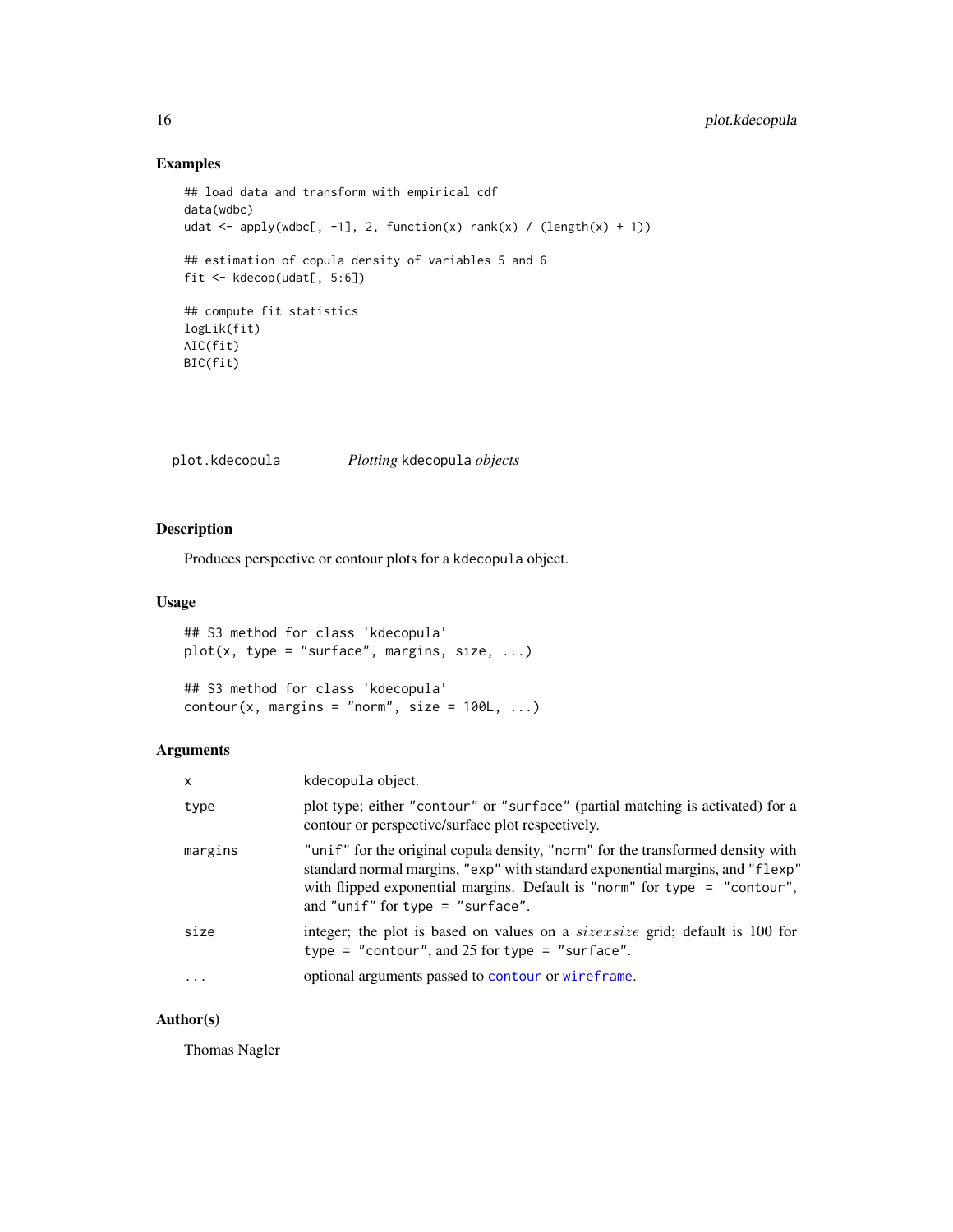# <span id="page-16-0"></span>predict.kdecopula 17

# References

Nagler, T. (2018) kdecopula: An R Package for the Kernel Estimation of Bivariate Copula Densities. Journal of Statistical Software 84(7), 1-22

# See Also

[kdecop](#page-10-1), [contour](#page-0-0), [wireframe](#page-0-0)

#### Examples

```
## load data and transform with empirical cdf
data(wdbc)
udat <- apply(wdbc[, -1], 2, function(x) rank(x)/(length(x)+1))
## estimation of copula density of variables 5 and 6
obj <- kdecop(udat[, 5:6])
## plots
plot(obj) # surface plot of copula density
contour(obj) # contour plot with standard normal margins
contour(obj, margins = "unif") # contour plot of copula density
```
<span id="page-16-1"></span>predict.kdecopula *Prediction method for* kdecop() *fits*

#### Description

Predicts the pdf, cdf, or (inverse) h-functions by calling dkdecop(), pkdecop(), or hkdecop().

### Usage

```
## S3 method for class 'kdecopula'
predict(object, newdata, what = "pdf", stable = FALSE,
  ...)
```
# Arguments

| object  | an object of class kdecopula.                                                  |
|---------|--------------------------------------------------------------------------------|
| newdata | evaluation point(s), a length two vector or a matrix with two columns.         |
| what    | what to predict, one of c("pdf", "cdf", "hfunc1", "hfunc2", "hinv1", "hinv2"). |
| stable  | only used for what $=$ "pdf", see dkdecop().                                   |
| $\cdot$ | unused.                                                                        |

# Value

A numeric vector of predictions.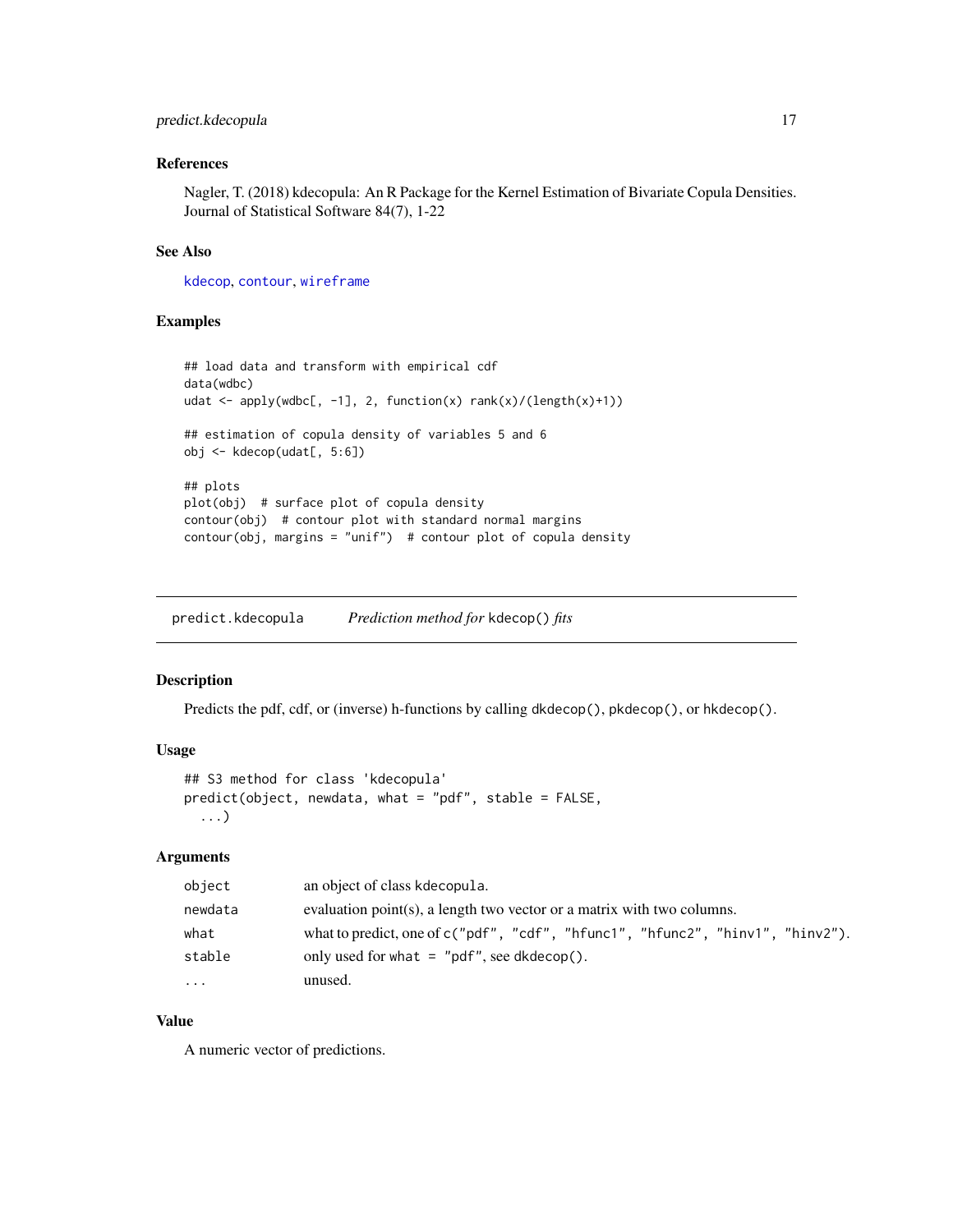# Examples

```
data(wdbc)
udat <- apply(wdbc[, -1], 2, function(x) rank(x) / (length(x) + 1))
fit <- kdecop(udat[, 5:6])
all.equal(predict(fit, c(0.1, 0.2)), dkdecop(c(0.1, 0.2), fit))
all.equal(predict(fit, udat, "hfunc1"), hkdecop(udat, fit, cond.var = 1))
```
<span id="page-17-1"></span>simulate.kdecopula *Simulate data from a* kdecop() *fit.*

# Description

See rkdecop().

# Usage

```
## S3 method for class 'kdecopula'
simulate(object, nsim = 1, seed = NULL, quasi = FALSE,
  ...)
```
# Arguments

| object    | an object of class kdecopula.                                                                                              |
|-----------|----------------------------------------------------------------------------------------------------------------------------|
| nsim      | integer; number of observations.                                                                                           |
| seed      | integer; set . seed (seed) will be called prior to rkdecop().                                                              |
| quasi     | logical; the default (FALSE) returns pseudo-random numbers, use TRUE for quasi-<br>random numbers (generalized Halton, see |
| $\ddotsc$ | unused.                                                                                                                    |

#### Value

Simulated data from the fitted kdecopula model.

# Examples

```
data(wdbc)
udat <- apply(wdbc[, -1], 2, function(x) rank(x) / (length(x) + 1))
fit <- kdecop(udat[, 5:6])
plot(simulate(fit, 500))
```
<span id="page-17-0"></span>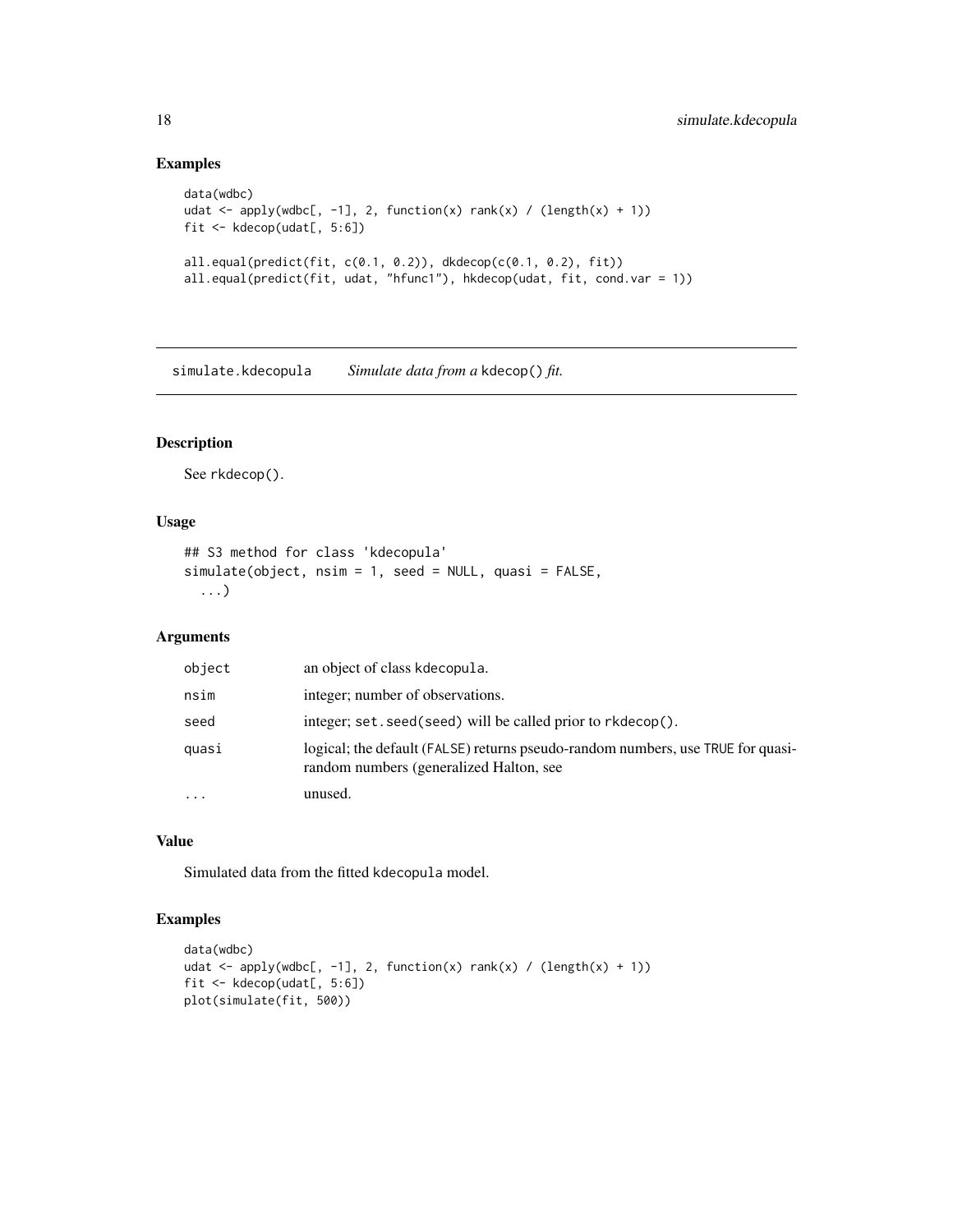<span id="page-18-0"></span>wdbc 19

#### Description

The data contain measurements on cells in suspicious lumps in a woman's breast. Features are computed from a digitized image of a fine needle aspirate (FNA) of a breast mass. They describe characteristics of the cell nuclei present in the image. All samples are classified as either *benign* or *malignant*.

# Format

wdbc is a data. frame with 31 columns. The first column indicates whether the sample is classified as benign (B) or malignant (M). The remaining columns contain measurements for 30 features.

#### Details

Ten real-valued features are computed for each cell nucleus:

- a) radius (mean of distances from center to points on the perimeter)
- b) texture (standard deviation of gray-scale values)
- c) perimeter
- d) area
- e) smoothness (local variation in radius lengths)
- f) compactness (perimeter $\frac{2}{4}$  area 1.0)
- g) concavity (severity of concave portions of the contour)
- h) concave points (number of concave portions of the contour)
- i) symmetry
- j) fractal dimension ("coastline approximation" 1)

The references listed below contain detailed descriptions of how these features are computed.

The mean, standard error, and "worst" or largest (mean of the three largest values) of these features were computed for each image, resulting in 30 features.

# Note

This breast cancer database was obtained from the University of Wisconsin Hospitals, Madison from Dr. William H. Wolberg.

# Source

[http://mlr.cs.umass.edu/ml/datasets/Breast+Cancer+Wisconsin+\(Diagnostic\)](http://mlr.cs.umass.edu/ml/datasets/Breast+Cancer+Wisconsin+(Diagnostic))

Bache, K. & Lichman, M. (2013). UCI Machine Learning Repository. Irvine, CA: University of California, School of Information and Computer Science.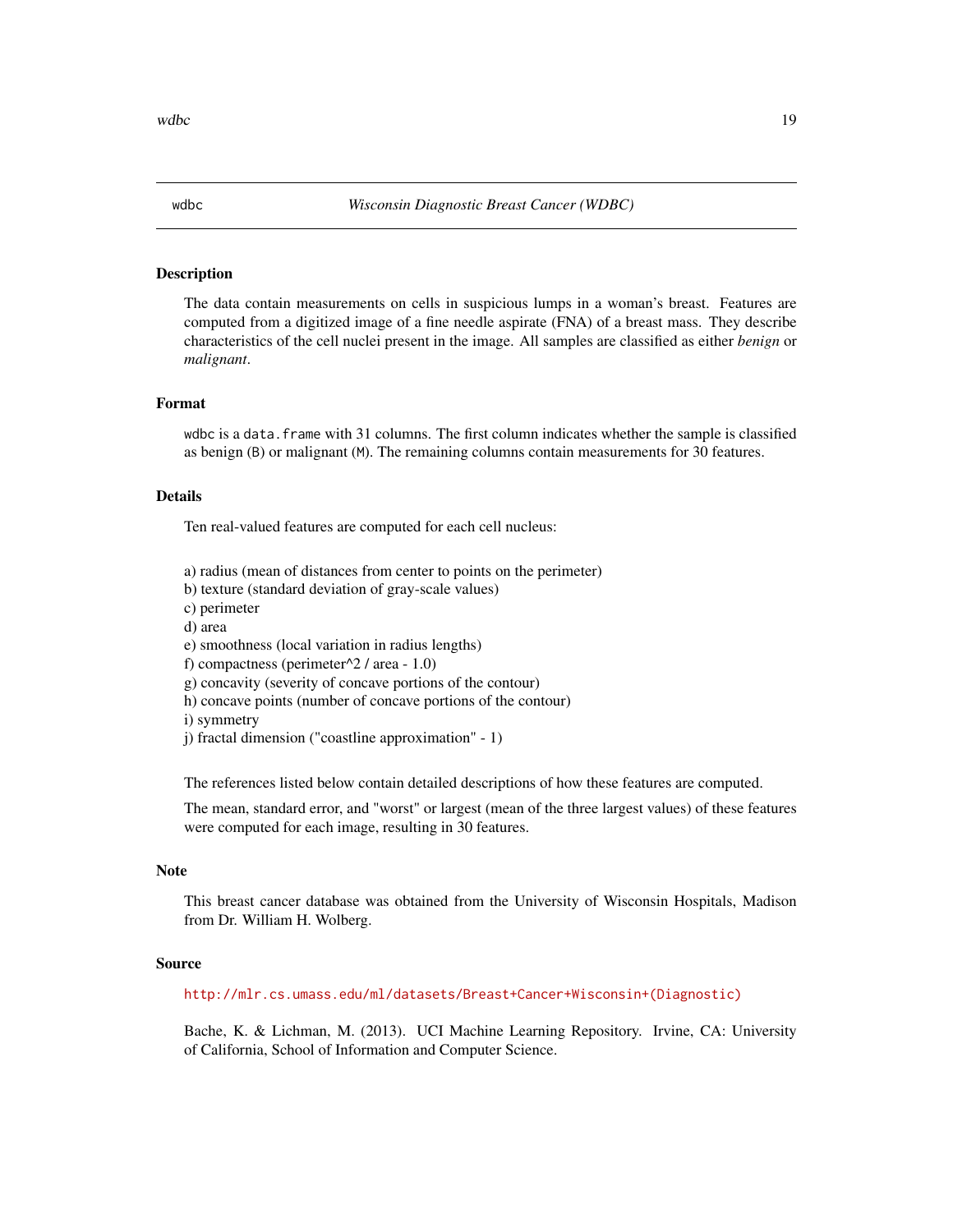# References

O. L. Mangasarian and W. H. Wolberg: "Cancer diagnosis via linear programming", SIAM News, Volume 23, Number 5, September 1990, pp 1 & 18.

William H. Wolberg and O.L. Mangasarian: "Multisurface method of pattern separation for medical diagnosis applied to breast cytology",

Proceedings of the National Academy of Sciences, U.S.A., Volume 87, December 1990, pp 9193- 9196.

K. P. Bennett & O. L. Mangasarian: "Robust linear programming discrimination of two linearly inseparable sets",

Optimization Methods and Software 1, 1992, 23-34 (Gordon & Breach Science Publishers).

# Examples

data(wdbc) str(wdbc)